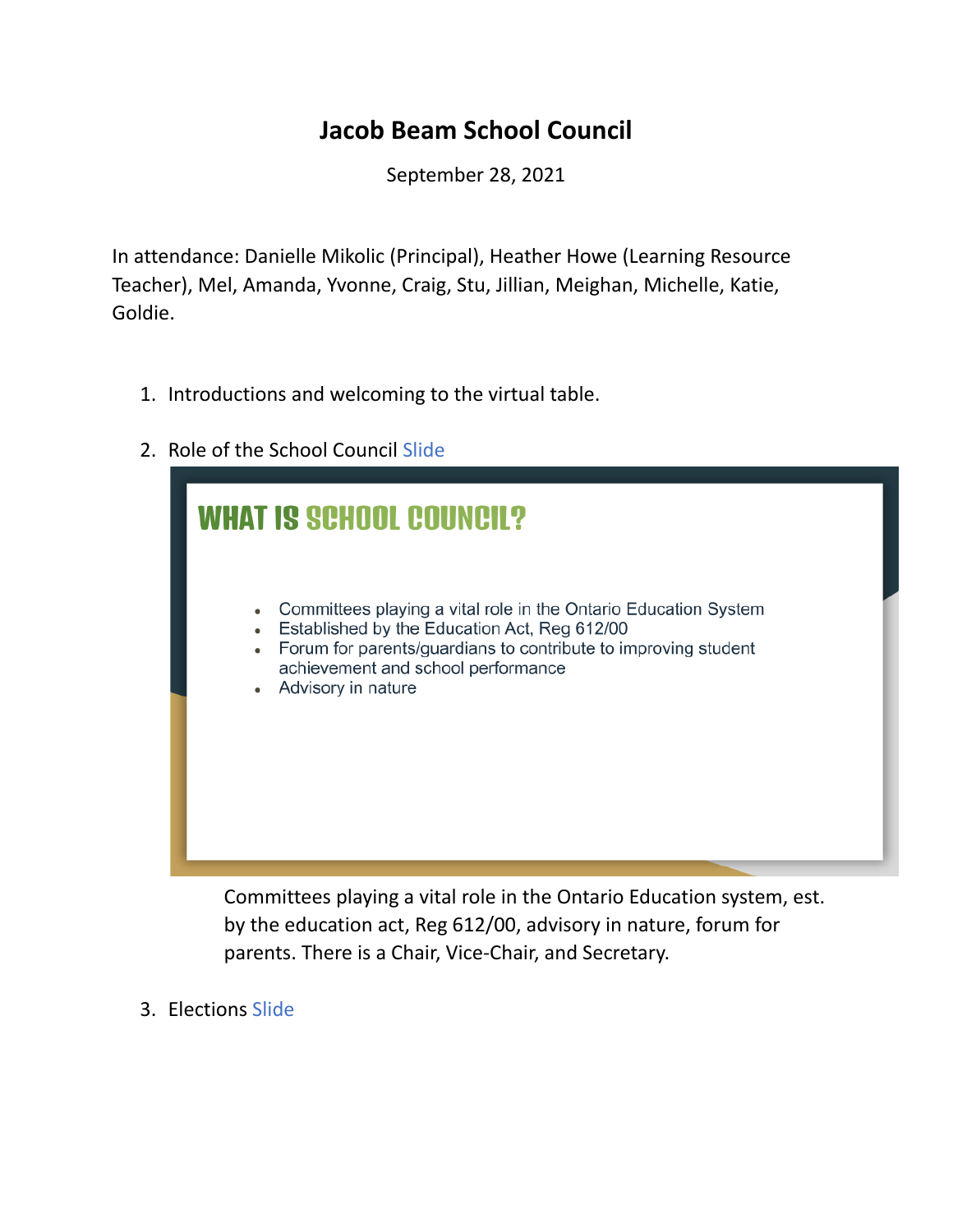

Chair  $-$  Craig nominated Amanda, Mel  $2^{nd}$ . No other nominations. Amanda accepts and is now Chair.

Vice-Chair – Amanda nominated Craig, Mel 2<sup>nd</sup>. No other nominations. Craig accepts and is now Vice-Chair.

Secretary – Amanda nominated Mel, Craig 2<sup>nd</sup>. No other nominations. Mel accepts and is now secretary.

Voting members: Yvonne, Michelle, Stu, Mel, Craig, Amanda, Katie, Jillian, Meighan

5. Principal's Report Slide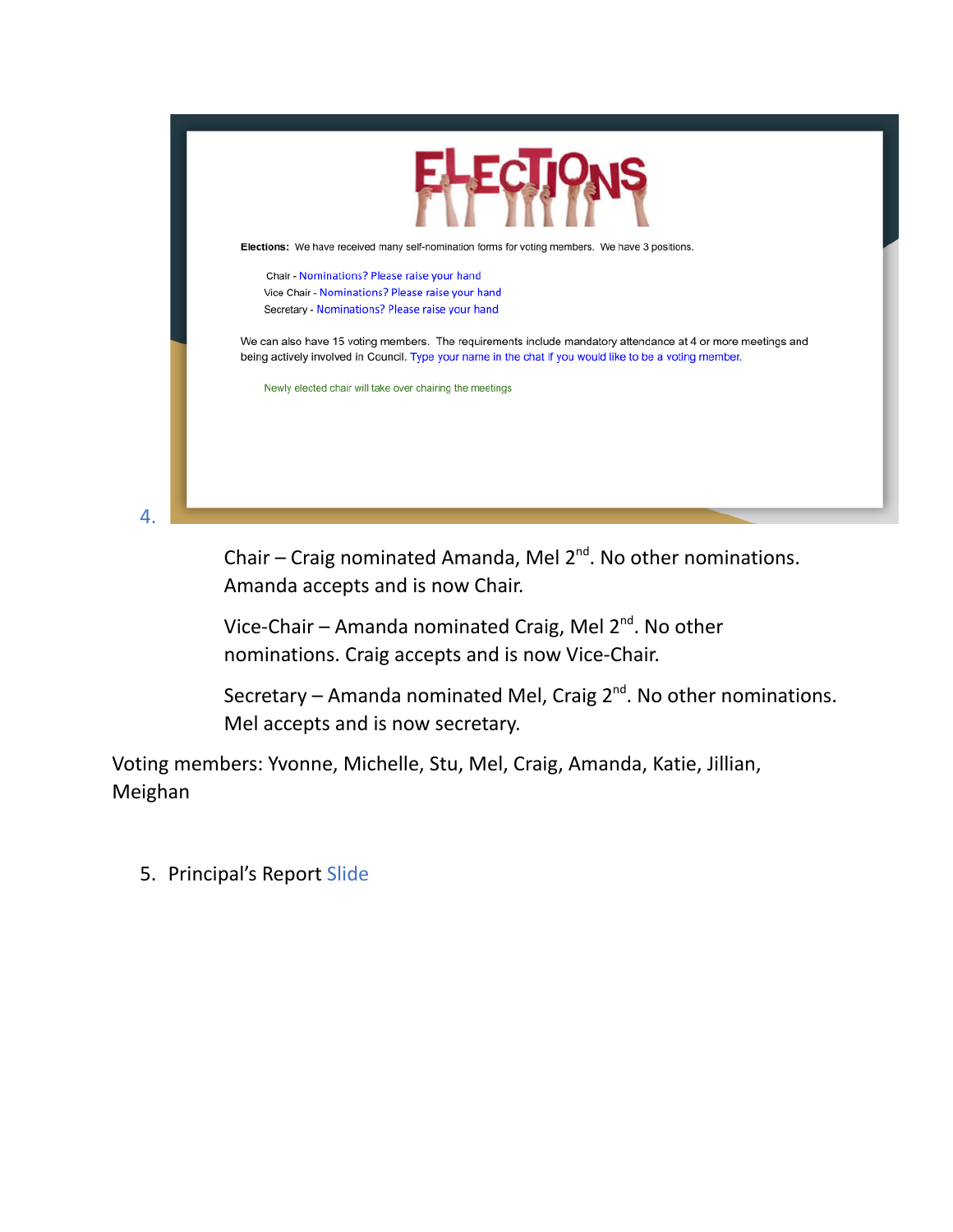## **Principals Report**



- Welcome to staff: Mrs. McLean (DECE), Mrs. Oleskiw (DECE), Miss. Pearce (DECE), Miss. Lostracco (Grade 2 and prep), Miss. Little (EA - am only), Mrs. Dixon (Instructional Coach), Miss. Jenna (YC).
- Our current enrolment is up from last year at 337 students with 17 students online
- Positive Covid cases 3 in total 1 class isolating all back PH tour very pleased with what we have
- in place protocol was followed and stayed to only 1 class within the school 0 violations noted on report
- Protocols continue to be in place for distancing, PPE and enhanced cleaning we update and modify with information from Public Health and Ministry of Ed regularly to do our best
- School Photo Day will happen date TBD individual photos only no class photo
- Virtual assemblies Monday mornings
- Fire Drills 1 of 3 completed (2nd will be on Thursday)
- Terry Fox walk Oct. 1 in class cohorts with scheduled time on school property
- First "I Matter" Assembly will be virtual in October date TBD parents of students receiving recognition will be invited
	- No update on Halloween yet from PH or Senior Admin in Board Office
- Large playground closed waiting for quote for repairs to bring to safety code as per inspection
- Nov. 22 26 week set aside for parent interviews more info to come
- Parking lot proposal
- Our goal this year is Cultivating Caring Conditions. We are looking to continue with our math understanding as teachers and for students to communicate their thinking

6.

Discussion: School photo day will be November 3rd, the I Matter assembly will be in November as well. Parking lot safety issues discussed. Safety issues are the number 1 priority. Danielle called the DSBN maintenance re: re-doing the parking lot to make it more safe and efficient. (Map proposal)

Q? Meighan: What happens to the handicapped spots? A: Danielle showed 2 handicapped spots, one close to the wheelchair accessible entrance.

Q? Amanda: What is the timeframe for the parking lot changes? A: Danielle: not too sure, depends on many factors, but soon. There will be no construction, just re-painting the lines.

Q? Amanda: Will parents be given notice? A: Danielle: Yes, once approved there will be communication with parents.

Q? Amanda: What is the concern with the playground? A: Danielle: not sure specifically, there was an in-depth report and it was deemed unsafe. Once it is fixed then a rotation can begin for students to enjoy.

7. Formation of Committees

Committees are on hold right now due to current rules. We can all think about what committee we would like to be on and form the